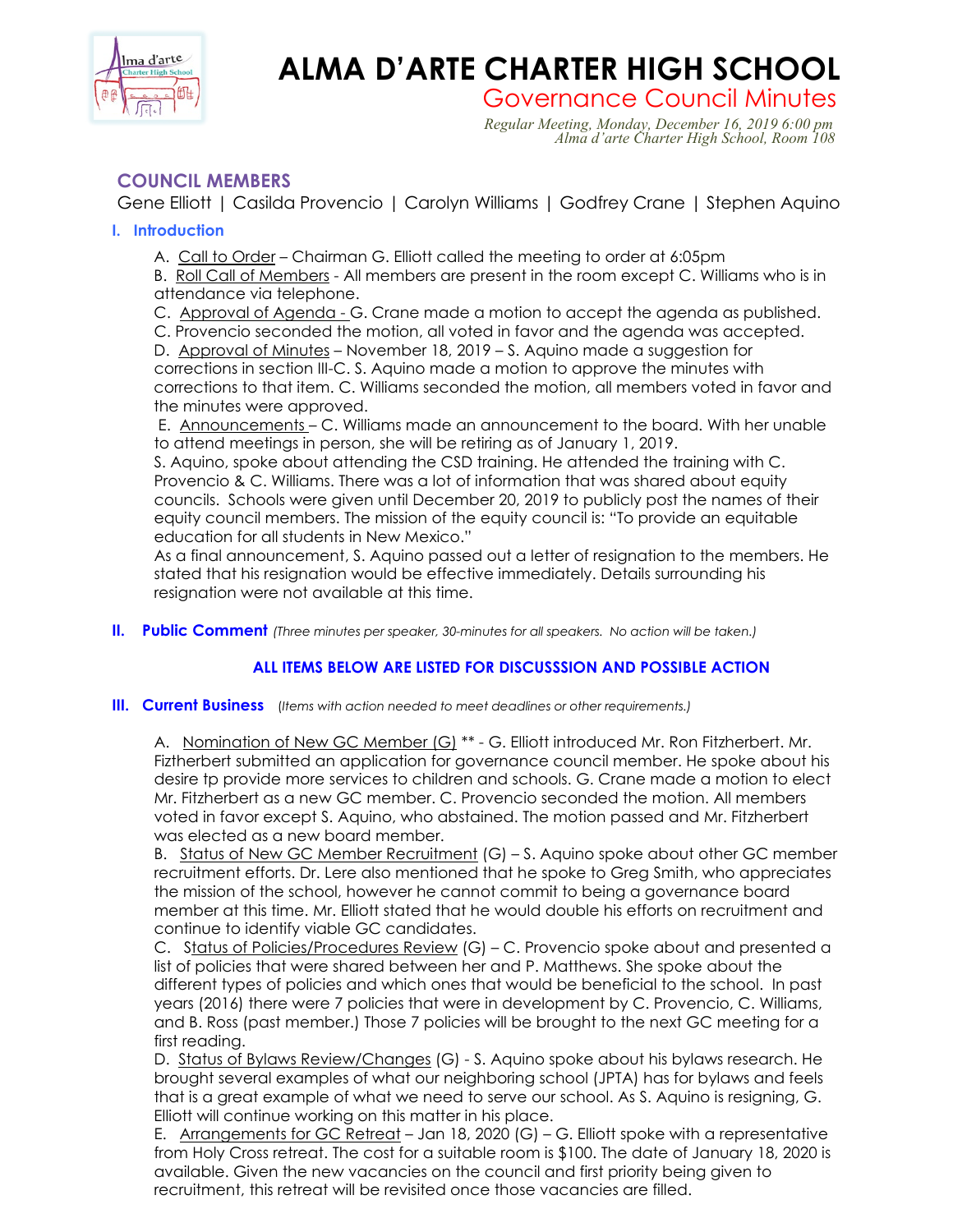G. Principal/CAO Review Process/Schedule (G) – S. Aquino shared a handout which outlined a process for an annual performance evaluation of head administrator. This outlined a 7-step evaluation process which includes key considerations, post evaluation assessment, and continuous monitoring of service.

H. GC Bulletin Board Installation (A) - The new board was delivered today and will be installed in the coming days.

I. Meeting Minutes Action Plan (G) – S. Aquino presented a plan for reporting minutes. Both P. Hernandez and C. Williams were in agreement to the 7 point outline in the process for posting. All members were in agreement.

J. Posting of Meeting Notices (G) – Information was presented on the posting of meeting notices, and the procedures governing that.

**IV. Past Business** *(Review and routine approval/acceptance of actions taken, reports compiled, funds received/expended, audit and program results, etc.)*

A. Monthly Financial Report (F)

 1. Finance Committee Report (G) – The finance committee met prior to the meeting at 5:30 on 12-16-19. The Financial statement was presented by R. Frye. G. Crane made a motion to accept the financial statements prepared by R. Frye for November. C. Provencio seconded the motion. All members voted in favor and the financial statements were accepted. .

 2. Financial Statements as of November 30, 2019 – R. Frye provided more specific details regarding the financial statement.

3. BAR's Approval – no BAR's for December

 4. Payroll and Accounts Payable Acceptance – R. Frye explained the process of reviewing payroll and accounts payable.

 5. Status of Financial Dashboard Development – R. Frye is still working with the IT group from K-12 to continue developing a plan for the financial dashboard.

 6. Change of Bank Status/Report – it was reported that Century Bank is willing to work with Alma to develop a better plan for financial deposits. So there is no need to change banks at this time.

B. Monthly Administrative Report (A)

 1. Student Enrollment Status/Changes – Dr. Lere spoke about an attendance committee at Alma coming up with a policy to hold the student responsible for their own attendance.

 2. Faculty/Staff Changes/News – The search for a science teacher continues. Dr. Lere received a few inquiries recently on this vacancy, however the position remains unfilled. Dr. Lere also informed the GC that Ms. Lucilene de Geus will be making her return to Alma next semester under contract to teach one section of dance in the spring.

 3. Parent Leadership Team Suggestions – Dr. Lere presented a handout outlining parent concerns and suggestions from the Parent leadership team.

4. 2019-20 PED Annual Site Visit – January 15, 2020 – members of the PED will be here to do their annual site visit. We have received a preliminary list of things they will be asking for or about.

 5. Website Management Plan – The need for a fairly extensive training with Mr. Paul Guzman our current webmaster is in order. Mr. Guzman will be available for training purposes sometime in January.

 6. Status of Advisory Council Recruitment – The advisory council is state mandated for every school. And should meet a few times a year. It is a good tool to help us gain "outside eyes" to help us see what we are doing.

 7. Alma Email Addresses for GC Members Effective Date – Dr. Lere presented the new Alma email addresses to GC members. At this time Dr. Lere also presented Dr. Godfrey Crane a plaque thanking him for his service.